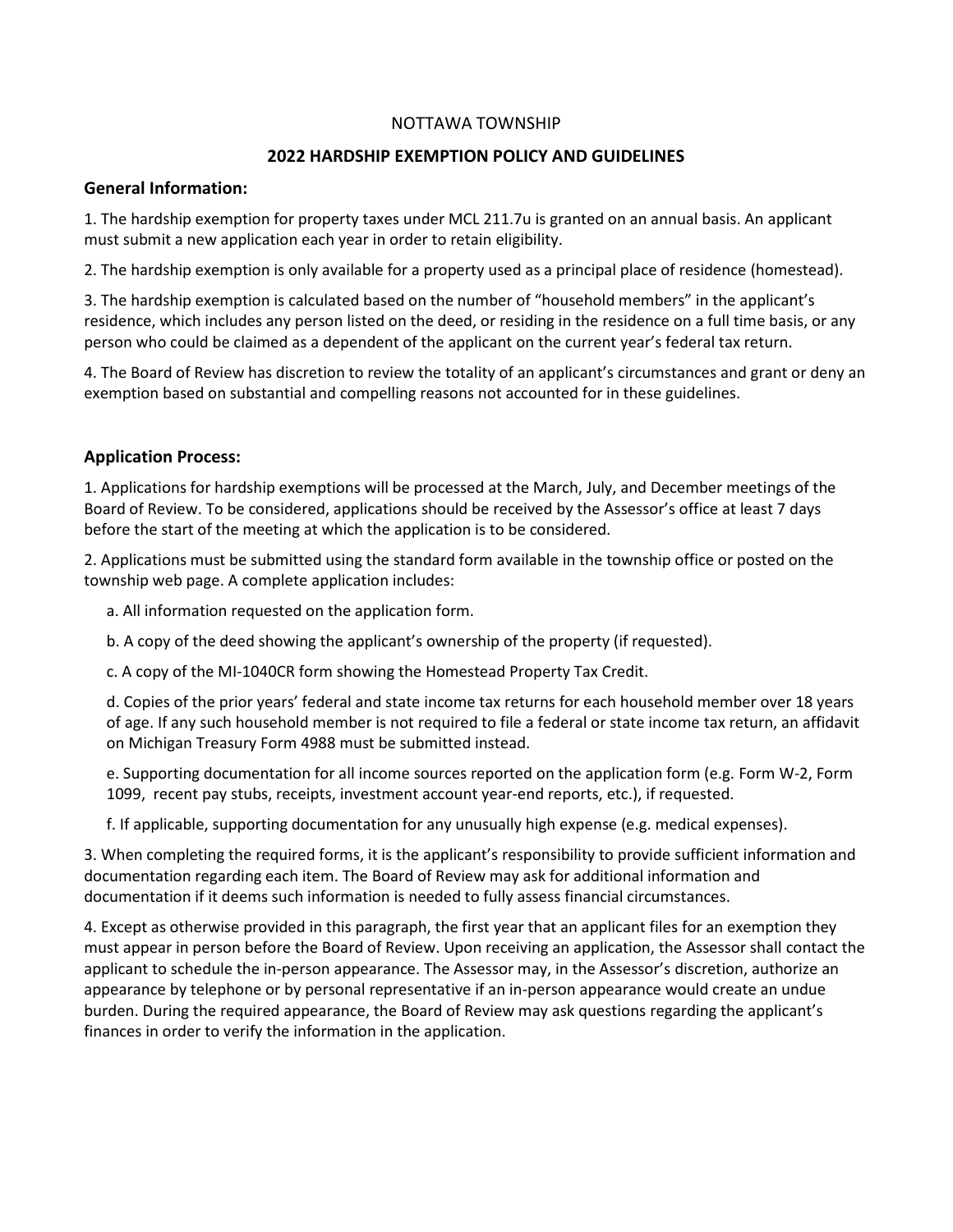# **Asset Guidelines:**

1. "Household assets" include, but are not limited to, the cash value of savings accounts and shares, certificates of deposit, investments such as stocks, bonds, mutual funds, retirement savings (including, without limitation, accrued pension benefits, IRAs, annuities, and 401(k)s), cashable insurance policies, equity in real estate other than the homestead for which the exemption is claimed, equity in recreational motor vehicles, jewelry, coins and other collectables, precious metals, and any non-essential items used in the household (including recreational electronics).

Any one-time gifts, one-time insurance payments, or lump-sum inheritances received during the previous tax year should be reflected as household assets. Household assets are counted as of the date of application.

2. In general, each household member that is at least 18 years old and no longer a student may own one motor vehicle without having the value of such vehicle count towards household assets. Any additional vehicles owned by household members shall generally be considered recreational motor vehicles (unless the applicant demonstrates that the vehicle is a transportation necessity), and the equity in such vehicles shall be counted toward household assets. Further, if the Board of Review determines that the value of any vehicle owned by a household member is significantly higher than is needed to satisfy essential transportation needs, it may count a portion of the equity in such vehicle toward household assets. For purposes of this paragraph, a vehicle titled in the name of a business owned by an applicant or household member shall be treated the same as a vehicle titled in the name of such individual.

# **Income Guidelines**

1. "Household income" includes all of the following items, as received in the previous tax year (2020):

a. Wages and salaries before any deductions.

b. Payments or in-kind provision of normal expenses (e.g. meals, insurance, clothing, electronic equipment used at least in part for personal use) by a household member's business or employer.

c. Net receipts from non-farm self-employment. These receipts are from a person's own business, professional enterprise, or partnership, after deductions for business expenses.

d. Net receipts from farm self-employment. These are receipts from a farm that one operates as an owner, renter, or share cropper, after deductions for farm operating expenses.

e. Regular payments from Social Security, retirement plans, unemployment compensation, benefits from union funds, workers compensation, veteran payments, and public assistance.

f. Alimony, child support, and military family allotments or other regular support from an absent family member or someone not living in the household.

g. Private pension receipts, government employee pension receipts (including military retirement pay), and regular insurance or annuity payments, and disbursements from other retirement plans.

h. Dividends, interest, net rental income, net royalties, periodic receipts from estates or trust, net gambling or lottery winnings.

2. Household income does not include the following:

a. Food produced for personal consumption.

b. Payments or receipts from federal benefit programs such as Medicare, Medicaid, food stamps, and school lunches.